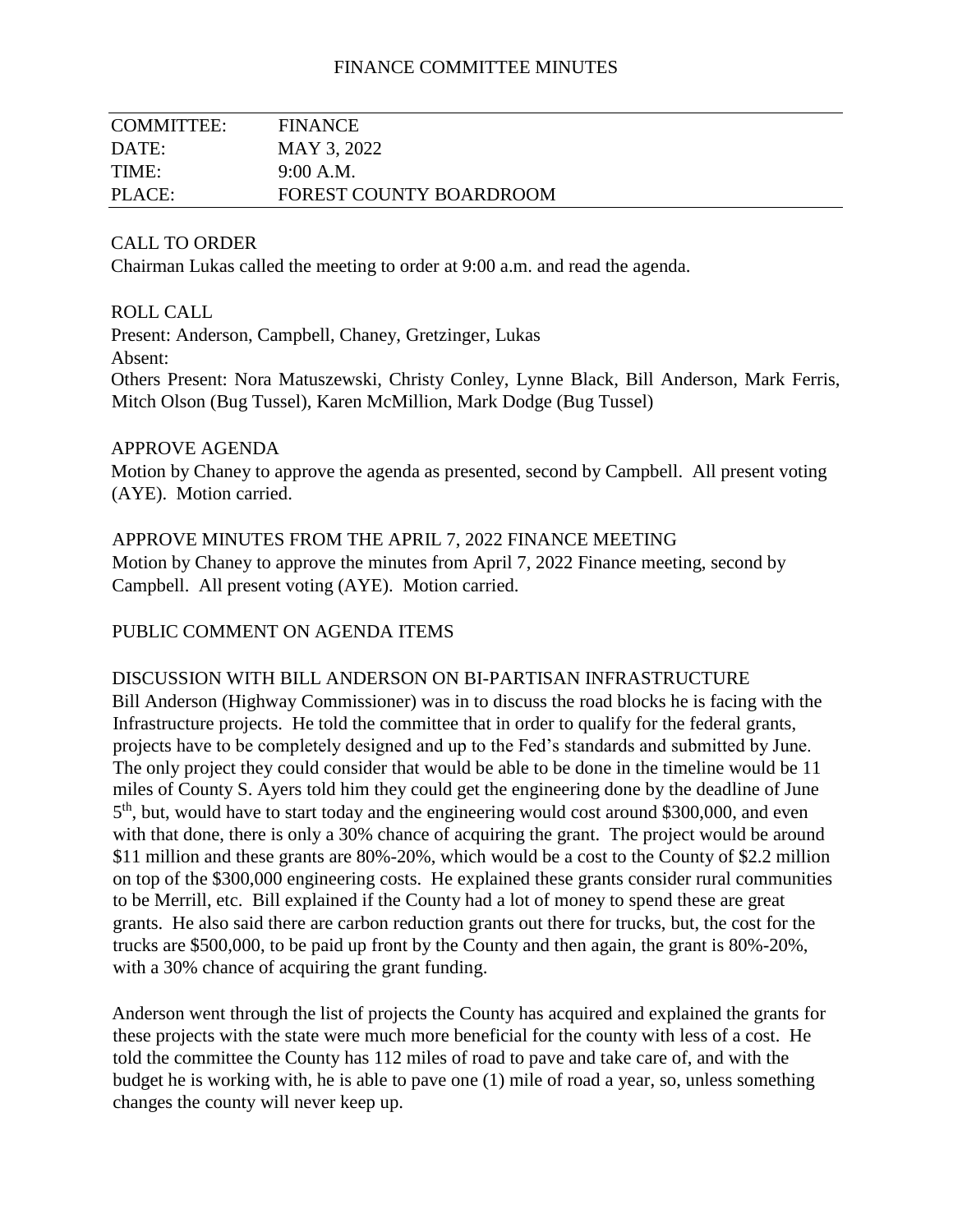# DISCUSSION AND POSSIBLE ACTION ON UPDATING RESOLUTION FOR THE INTENT TO BORROW - \$10,000,000 AND FORWARD TO FULL COUNTY BOARD No Action

## DISCUSSION AND POSSIBLE ACTION ON A RESOLUTION FOR REVENUE BOND FINANCING WITH BUG TUSSEL - \$8,486,227 AND FORWARD TO FULL COUNTY BOARD

Mark Dodge (Bug Tussel) presented a slide show on what his company is wanting to do in Forest County. He told the committee good things are happening in communications and they want to make broadband affordable. He explained what they want to do is not just for internet, it is support for fire services, tech support, etc. for our counties and surrounding counties. The connectivity to surrounding counties being important. The County will need to get a resolution to County Board for an intent to borrow up to \$8,486,000, which is for the co-signing for bonds Bug Tussel wants to acquire to do the project. They will pay the County back an average of \$103,000 for up to 30-years for borrowing the bonds and re-payment of the ARPA funds. There were many questions about the project, which will be putting 376 miles of fiber in the ground in Forest County.

Motion by Chaney to pursue creating a resolution of Intent to Borrow for Broadband, second by Anderson. All present voting (AYE). Motion carried.

## DISCUSSION AND POSSIBLE ACTION ON COUNTY BOARD CHAIR, COUNTY CLERK AND MAINTENANCE CELL PHONES

Motion by Gretzinger to approve the cell phones, with costs coming from the individual departments, second by Anderson. All present voting (AYE). Motion carried.

DISCUSSION AND POSSIBLE ACTION ON A NETWORK ACCESS AGREEMENT – JAMES WHITEAKER, I.T. DIRECTOR Table for next Finance

## DISCUSSION AND POSSIBLE ACTION ON ACCOUNT DESIGNATION FOR BODY SCREENING SYSTEM

The Clerk explained there was a resolution to pay for the system out of the General fund, but, no account was discussed.

Motion by Chaney, second by Campbell to approve payment to come out of the Sheriff Department Outlay.

Motion by Campbell to adjourn for a half hour because of the Chair and the  $2<sup>nd</sup>$  Vice Chair needing to meet at the County Park with contractors, (11:10 a.m.) second by Chaney. All present voting (AYE). Motion carried.

Lukas called the meeting back to order at 11:52 a.m.

# DISCUSSION ON ADDITIONAL FINANCIAL STAFF WITHIN THE COUNTY CLERK'S OFFICE; POSSIBLE ACTION AND FORWADING ON TO PERSONNEL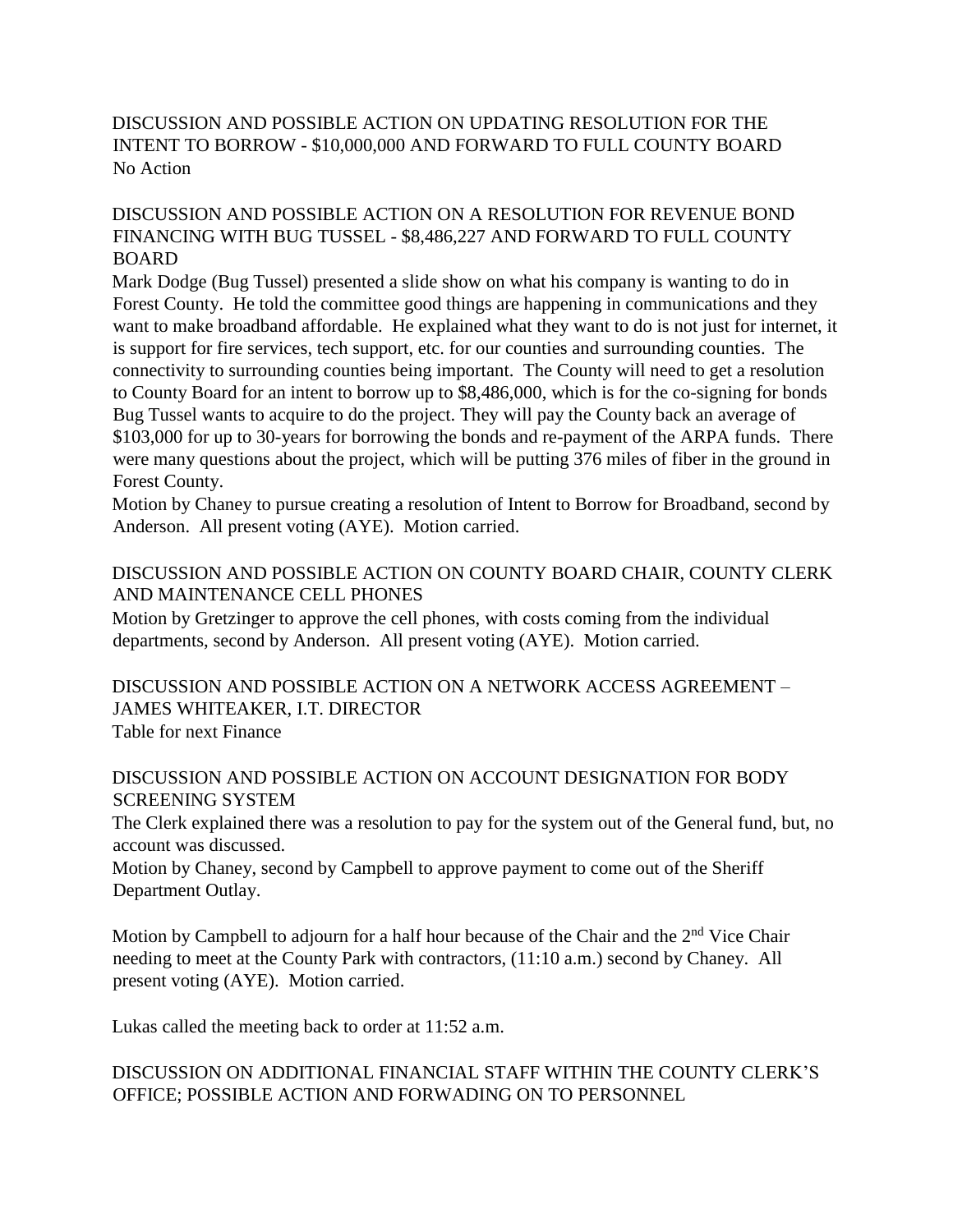# FINANCE COMMITTEE MINUTES

The Clerk explained there is more and more Financial responsibilities falling on the County Clerk's office and there is not enough time or staff to get it all done.

Motion by Gretzinger to find out the costs for a CPA, 3-days week and then forward on to Personnel, second by Anderson. All present voting (AYE). Motion carried.

## CLOSED SESSION

Closed Session: the committee may consider a motion to convene into closed session pursuant to Wis. stat. §19.85(1)(c) "considering employment, promotion, compensation or performance evaluation data of any public employee over which the governmental body has jurisdiction or exercises responsibility, and 19.85(1)(e) "deliberating or negotiating the purchase of public properties, the investing of public funds, or conducting other specified public business whenever competitive or bargaining reasons require a closed session" and §19.85 (1)(f) considering financial, medical, social, or personal histories or disciplinary data of specific persons, preliminary consideration of specific personnel problems or the investigation of specific charges, which, if discussed in public would likely have an adverse effect on the reputation of the person referred to in such data." this closed session relates to:

- Discussion/Action of cash reconciliation procedures for Departments with outside checking accounts pertaining to outstanding checks and balancing issues
- Discussion/Action on Economic Development Coordinator

Motion by Chaney to convene to closed session, second by Campbell. All present voting Anderson (AYE), Campbell (AYE), Chaney (AYE), Gretzinger (AYE), and Lukas (AYE). Motion carried.

# RECONVENE TO OPEN SESSION TO TAKE ACTION, IF APPROPRIATE, ON MATTERS DISCUSSED IN CLOSED SESSION

Motion by Anderson to reconvene to open session to take action, if appropriate, on matters discussed in closed session, second by Chaney. All present voting (AYE). Motion carried. Motion by Chaney to move a resolution to full county board for all outside checking accounts to follow a reconciliation procedure approved by the County Clerk and County Treasurer, second by Gretzinger. All present voting (AYE). Motion carried.

Motion by Campbell to pursue moving forward with the (FCEDP Director) Coordinator of Economic Development/Chamber Employee, and creation of an MOU for the position, second by Chaney. All present voting (AYE). Motion carried.

With this position the cost to the county would be an additional \$25,000 per year, for a total of \$45,000, with no additional costs for 2022. There should be a 3-year MOU between all entities involved, with the position still be housed in the Chamber building. Ferris will forward the information to the Clerk, so Corporation Counsel can write up the agreement.

# FUTURE AGENDA ITEMS AND SETTNG A DATE FOR NEXT MEETING

- MOU- FCEDP/Chamber Employee
- Intent to Borrow- \$10,000,000
- Policy for County Network
- Update on the Borrowing